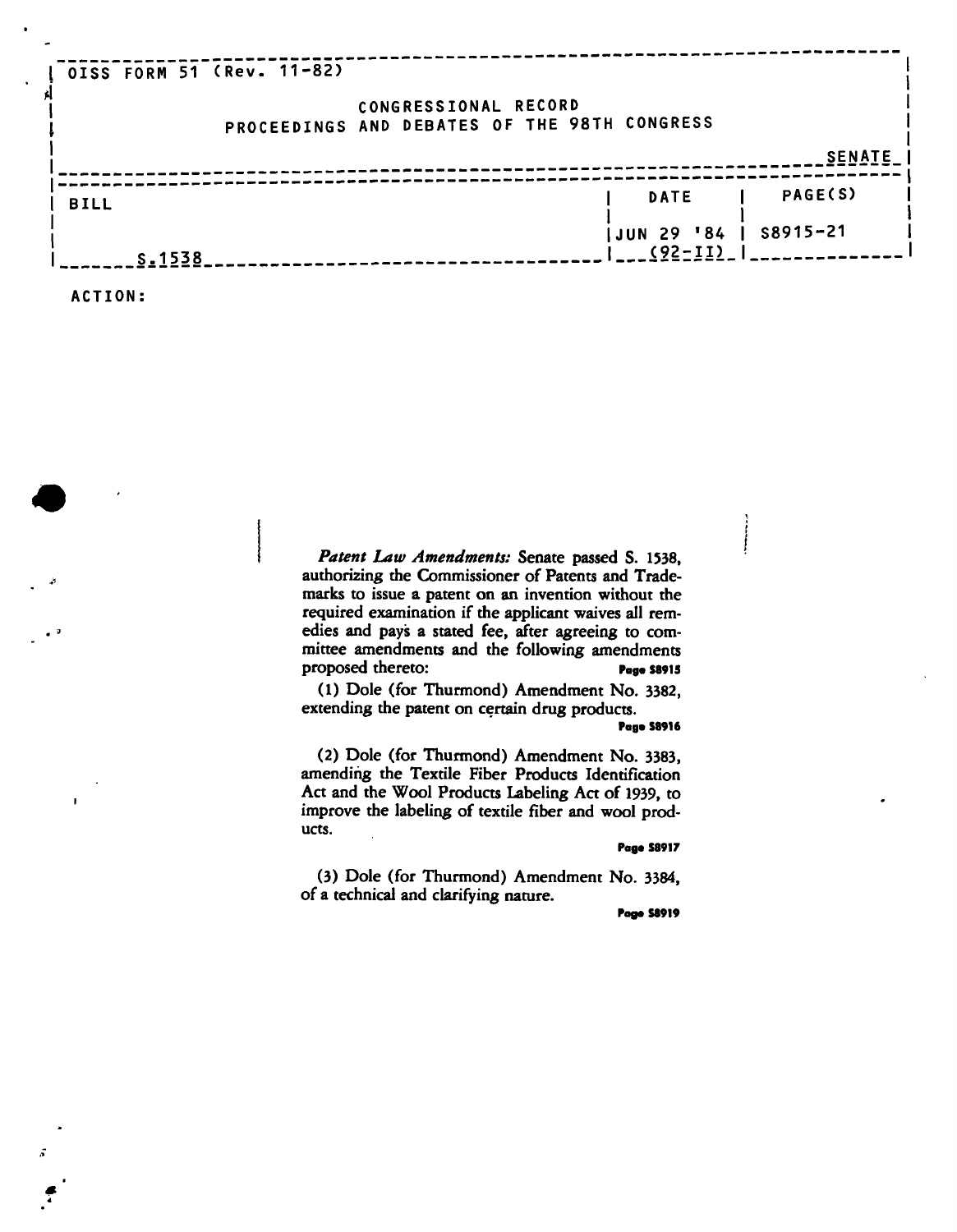## **PATENT LAW AMENDMENTS**

**Mr. DOLE. Mr. President, I ask the Chair lay before the Senate calendar** 

**order No. 1016, S. 1538. The PRESIDING OFFICER. The bill will be stated by title.** 

**. The assistant legislative clerk read** 

**as follows: A bill (S. 1538) to amend the patent law of** 

**the United States.** 

**The PRESIDING OFFICER. Is there objection to the immediate consideration of the bill?** 

**There being no objection, the Senate proceeded to consider the'bill, which had been reported from the Committee on the Judiciary with amendment, as follows:** 

### **S. 1538**

*Be it enacted by the Senate and House of Representatives of the United States of America in Congress assembled.* **That this Act may be cited as the "Patent Law. Amendments of 1983".** 

**SEC. 2. (a) Chapter 14 of title 35. United States Code, is amended by adding at the end thereof the following new section:** 

**"§156. [Issuance of patents without examination]** *Stautcrj immiim* **ranftg** 

 $\bullet$  .

**"(a) Notwithstanding any other provisions of this title, the Commissioner is authorized to [issue a patent on an invention without the examination required by sections 131 and 132 of this title,]** *publish a statutory invention registration containing the specification and drawings of a regularly filed application for a patent without examination,*  **except as may be required to conduct an interference proceeding, to determine compliance with section 112 of this title, or to review for formalities required for printing, if the applicant—** 

**"(1) waives [all remedies with respect to the patent and any reissue thereof, arising under sections 183 and 271 through 289 of this title and under any other provision of Federal law, within such time as the Commissioner specifies, and]** *the right to receive a patent on the invention within such period as may be prescribed by the Commissioner, and* 

**"(2) pays** *application, publication and other processing fees* **[fees, which may be less than those specified in section 41 of this title, established by the Commissioner for the filing and issuance of such a patent.]**  *Commissioner.* 

**"(b) The waiver under this section shall take effect upon [issuance of the patent. No maintenance fees shall be required with respect to patents issued under this sec-tion.".] publication** *of the statutory invention recording.* 

*"(c) A statutory invention recording published pursuant to this section shall have all of the attributes specified for patents in this title except those specified in section 183, and sections 271 through 289 of this title. A statutory invention recording shall not have any of the attributes specified for patents in any other title of this Code.".* 

**(b) The analysis for chapter 14 of title 35, United States Code, is amended by adding at the end the following:** 

# **"156. [Issuance of patents without examina-tion.".]** *Statutory invention recording.",*

*fc) The Secretary of Commerce shall convene an inter-agency committee to co-ordiv,ate policy on the use of the statutory invention recording procedure by agencies of '.he United States. Such policy shall ordinarily require use of the statutory invention re-*

*cording procedure for inventions as to which the United States may have the right of ownership that do not have commercial potential The interagency committee shall also, after obtaining views from the public, establish standards for evaluating the commercial potential of inventions to which the government may have the right of ownership. The head of each agency which has a significant research program (as determined by the Secretary of Commerce) shall designate either the senior technology transfer official or the senior research policy official to participate as a member of the interagency committee. The Secretary of Commerce shall report to the Congress annually on the* **use** *of statutory invention recordings. Such report shall include an assessment of the degree to which agencies of the Federal Government are making use of the statutory invention recording system, the degree to which it aids the management of federally developed technology,* **and an** *assessment of the cost savings to the Federal Government of the use of such procedures.* 

*.* **SEC. 3. Section 134 of title 35, United States Code, is amended by striking out** 

**"primary". [SEC. 4. Section 151 of title 35, United States Code, is amended— [(1) by amending the second sentence in** 

**the first paragraph to read as follows: "The notice shall specify the issue fee which shall be paid within three months thereafter, or within such shorter time, not less than one month, as fixed by the Commissioner in such notice."; and** 

**[(2) by striking out the third paragraph.] SEC. [5.]4. Section 361(d) of title 35, United States Code, is amended by inserting "or within one month [thereafter"]** *after such date"* **after "application" in the first sentence.** 

**SEC. [6.] 5. Section 366 of title 35, United States Code, is amended—** 

**(1) by inserting "after the date of with-drawal," after "effect";** 

**(2) by inserting ", unless a claim for the benefit of a prior filing date under section 365(c) of this part was made in a national application, or an international application designating the United States, filed before the date of such withdrawal" before the period at the end of the first sentence; and** 

**(3) by inserting "withdrawn" after "such" in the second sentence.** 

**SEC. [7.] 6. (a) Section 371(a) of title 35, United States Code, is amended by—** 

**(1) striking out "is" and inserting in lieu** 

**thereof "may be"; and (2) striking out", except those filed in the'** 

**Patent Office". (b) Section 371(b) of title 35, United States Code, is amended to read as follows:** 

**"(b) Subject to subsection (f) of this section, the national stage shall commence with the expiration of the applicable time limit under article 22 (1) or (2) of the**  treaty.

**(c) Section 371(c)(2) of title 35. United** 

**States Code, is amended by— (1) striking out "received from" and inserting in lieu thereof "communicated by"; and** 

**(2) striking out "verified" before "translation".** 

**(d) Section 371(d) of title 35. United States Code, is amended to read as follows:** 

**"(d) The requirements with respect to the national fee referred to in subsection (c)(1), the translation referred to in subsection (c)(2). and the oath or declaration referred to in subsection (c)(4) of this section shall be compiled with by the** *date of the* **com-mencement of the national stage or by such later time as may be fixed by the Commissioner. The copy of the international application referred to in subsection (c)(2) shall** 

**be submitted by the** *date of the* **commencement of the national stage. Failure to comply with these requirements shall be regarded as abandonment of the application by the parties thereof, unless it be shown to the satisfaction of the Commissioner that such failure to comply was unavoidable. The payment of a surcharge may be required as a condition [for]** *of* **accepting the national fee referred to in subsection (c)(1) or the oath or declaration referred to in subsection (c)(4) of this section if these requirements are not met by the** *date of the* **commencement of the national stage. The require-ments of subsection (c)(3) of this section shall be complied with by the** *date of the*  **commencement of the national stage, and failure to do so shall be regarded as a cancellation of the amendments to the claims in the international application made under article 19 of the treaty.".** 

**SEC. [8]** *7.* **(a) Section 372(b) of title 35, United States Code, is amended by—** 

**(1) striking out the period at the end of paragraph (2) and inserting in lieu thereof a semicolon; and** 

**(2) inserting at the end thereof the following:** 

**"(3) the Commissioner may require a verification of the translation of the international application or any other document pertaining thereto if the application or other document was filed in a language other than English.".** 

**(b) Section 372 of title 35, United States Code, is amended by deleting subsection (c).** 

**SEC. [9.]** *8.* **Section 376(a) of title 35, United States Code, is amended by striking out paragraph (5) and redesignating paragraph (6) as paragraph (5).** 

**SEC. [10.]** *9.* **Title 35. United States Code, is amended by striking out "Patent Office" each place it appears and inserting in [its place] lieu** *thereof* **"Patent and Trademark Office".** 

**SEC. [11.]** *10.* **Notwithstanding section 2 of the Public Law 96-517, no fee shall be collected for maintaining a plant patent in force.** 

*SEC. 11. (a) Section 7 of title 35, United States Code, is amended to read as follows: "§ 7. Board of Patent Appeals and Interferences* 

*"The examiners-in-chief shaU be persons of competent legal knowledge and scientific ability, who shall be appointed under the classified civil service. The Commissioner, the deputy commissioner, the assistant commissioners, and the examiners-in-chief shaU constitute a Board of Patent Appeals and Interferences.* 

*"The Board of Patent Appeals and Interferences shall, on written appeal of an applicant, review adverse decisions of examiners upon applications for patents and shall determine priority and patentability of inven-tion in interferences declared pursuant to section 135(a) of this title. Each appeal and interference shaU be heard by at least three members of the Board of Patent Appeals and Interferences, the members to be designated by the Commissioner. The Board of Patent Appeals and Interferences ha sole power to grant rehearings.* 

*"Whenever the Commissioner considers it necessary to maintain the work of the Board of Patent Appeals and Interferences current, he may designate any patent examiner of the primary examiner grade or higher, having the requesite* **ability,** *to serve as examiner-in-chief for periods not exceeding six months each. An examiner so designated shall be Qualified to act as a member of the Board of Patent Appeals and Interferences. Not more than one such primary examiner shall be a member of the Board of Patent Appeals and Interferences hearing an appeal or*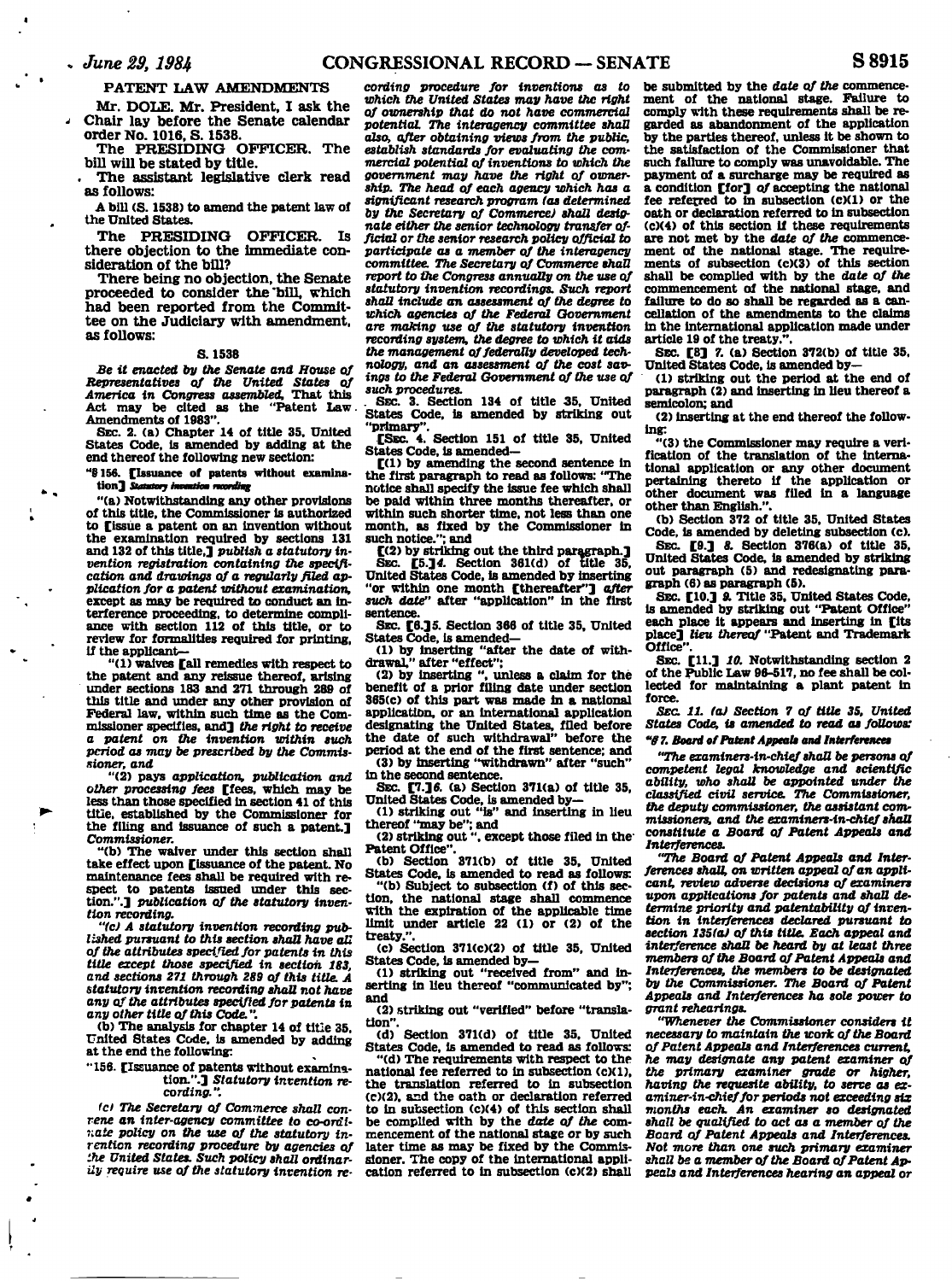*determining an interference. The Secretary of Commerce is authorized to fix the per annum rate of basic compensation of each designated examiner-in-chief in the Patent and Trademark Office at not in excess of the maximum scheduled rate provided for positions at GS-16 pursuant to section 5332 of title 5, United States Code. The per annum rate of basic compensation of each designated examiner-in-chief shall be adjusted, at the close of the period for which he was designated to act as examiner-in-chief, to the per*  **annum** *rate of basic compensation which he would have been receiving at the close of such period if such designation had not been made.".* 

*<b) The item relating to section 7 in the analysis for chapter 1 of title 35, United States Code,-is amended by inserting "Board of Patent Appeals and Interferences" in lieu of "Board of Appeals".* 

*SEC. 12. Section 41(a)(6) of title 35, United States Code, is amended by inserting "Board of Patent Appeals and Interferences" in lieu of "Board of Appeals", each place it appears and inserting "in the appeal" after "oral hearing".* 

*SEC 13. (a) Section 134 of title 35, United States Code, including the section heading, is amended by inserting "Board of Patent Appeals and Interferences" in lieu of "Board of Appeals" each place it appears.* 

*(b) The item relating to section 134 in the analysis for chapter 12 of title 35, United States Code, is amended by inserting "Board of Patent Appeals and Interferences" in lieu of "Board of Appeals".* 

*SEC. 14. (a) Section 135(a) of title 35, United States Code, is amended to read as follows:* 

*"(a) Whenever* **an** *application is made for*  **a** *patent which, in the opinion of the Commissioner, would interfere with any pending application, or with any unexpired patent, an interference may be declared and the Commissioner shall give notice thereof to the applicants, or applicant and patentee, as the case may be. The Board of Patent Appeals and Interferences shall determine the priority and patentability of invention in interferences. Any final decision, if adverse*  **to** *the claim of an applicant, shaU constitute the final refusal by the Patent and Trademark Office of the claims involved, and Vie Commissioner may issue a patent to the applicant who is adjudged the prior inventor. A final judgment adverse to a patentee from which no appeal or other review has been or can be taken or had shall constitute cancellation of the claims of the patent, and notice thereof shall be endorsed on copies of the patent thereafter distributed by the Patent and Trademark Office.".* 

*(b) Section 135(b) of title 35, United States Code, is amended by striking out "may" and inserting in lieu thereof "shall".* 

*SEC. 15. Section 141 of title 35, United States Code, is amended to read as follows: "§141. Appeal* **to** *court of appeals for the Federal circuit* 

*"An applicant dissatisfied with the decision in an appeal to the Board of Patent Appeals and Interferences under section 134 of this title may appeal to the United States Court of Appeals for the Federal Circuit, thereby waiving his right to proceed under section 145 of this title. A party to* **an** *interference dissatisfied with the decision of the Board of Patent Appeals and Interferences may appeal to the United States Court of Appeals for the Federal Circuit, but such appeal shall be dismissed if any adverse party to such interference, within twenty days after the appellant has filed notice of appeal according to section 142 of this title, files notice with the Commisisoner that he elects to have all further proceedings con-*

*ducted as provided in section 146 of this title. Thereupon the appellant shall have thirty days thereafter within which to file a civil action under section 146, in default of which the decision appealed from shall govern the further proceedings in the case.". SEC. 16. Section 145 of title 35, United States Code, is amended—* 

(1) by inserting "Board of Patent Appeals<br>and Interferences in an appeal under sec-<br>tion 134 of this title" in lieu of "Board of<br>Appeals" in the first sentence; and<br>(2) by inserting "Board of Patent Appeals<br>and Interferen

*peals" in the second sentence.* 

*SEC. 17. Section 146 of title 35, United States Code, is amended by striking "board of patent interferences on the question of priority" and inserting in lieu thereof "Board of Patent Appeals and Interferences".* 

*SEC. 18. Section 305 of title 35, United States Code, is amended by inserting "Board of Patent Appeals and Interferences" in lieu of "Board of Appeals".* 

*SEC. 19. Section 1295(a)(4)(A) of title 28, United States Code, is amended by striking out "Appeals or the Board of Patent" and inserting in lieu thereof "Patent Appeals and".* 

*SEC. 20. Section 152 of the Atomic Energy Act of 1954 (42 U.S.C. 2182), is amended by striking out "a Board of Patent Interferences" and inserting* **in** *lieu thereof "the Board of Patent Appeals and Interferences", and by striking out "the Board of Patent Interferences" and inserting in lieu thereof "the Board of Patent Appeals and Interferences".* 

*SEC. 21. (a) Section 305(d) of the National Aeronautics and Space Act of 1952 (42 U.S.C. 2457(d)) is amended by—* 

*(1) striking out "Patent" in the title and inserting in lieu thereof "Patent Appeals and",* 

*(2) striking out "a Board of Patent Interferences" and inserting in lieu thereof "the Board of Patent Appeals and Interferences", and* 

*(3) striking out "the Board of Patent Interferences" and inserting in lieu thereof "the Board of Patent Appeals and Interferences".* 

*(b) Section 305(e) of the National Aero-*<br>nautics and Space Act of 1958 *(42 U.S.C. 2457(e)) is amended -by striking out "a Board of Patent Interferences" and- inserting in lieu thereof "the Board of Patent Appeal and Interferences".* 

*SEC. 22. The examiners-in-chief of the Board of Appeals and the examiners of interferences of the Board of Patent Interference on the effective date of this Act shall continue in office as members of the Board of Patent Appeals and Interferences.* 

*SEC. 23. Section 3 of title 35, United States Code, is amended by adding at the end thereof the following:* 

*"(e) The members of the Trademark Trial and Appeal Board of the Patent and Trademark Office shall receive compensation equal to that paid* **a** *GS-16 under the General Schedule contained in section 5332 of title 5, United States Code.".* 

**SEC. [12]** *24.* **(a) Sections [10]9 and [11]** *10* **of the Act shall take effect upon the date of enactment.** 

**(b) Sections 1 through 9** *8* **of this Act shall take effect** *[six] three* **months after the date of enactment.** 

*(c) Sections 11 through 23 of this Act shall take effect three months after the date of enactment* 

**The amendments were agreed to.** 

**The bill was ordered to be engrossed for the third reading, read the third time, and passed.** 

**Mr. DOLE. Mr. President, I ask unanimous consent the committee amendments be agreed to.** 

**The PRESIDING OFFICER. Without objection, it is so ordered.** 

#### **AMENDMENT NO. 3382**

**(Purpose: To extend the patent on certain drug products)** 

**Mr. DOLE. Mr. President, I send an amendment to the desk on behalf of Senator Thurmond and ask for its immediate consideration.** 

**The PRESIDING OFFICER. The amendment will be stated.** 

**The assistant legislative clerk read as follows:** 

**The Senator from Kansas [Mr. DOLE], on behalf of Mr. THURMOND, proposes an amendment numbered 3382.** 

**Mr. DOLE. Mr. President, I ask unanimous consent that further reading of the amendment be dispensed with.** 

**The PRESIDING OFFICER. Without objection, it is so ordered.** 

**The amendment is as follows:** 

**Redesignate section 24 as section 25.** 

**Between section 23 and section 25, as redesignated. Insert the following new section: SEC. 24. (a) Title 35 of the United States Code is amended by adding immediately following section 155 the following new sec-**

**"8155A. Patent extension.** 

**tion:** 

**"(a) Notwithstanding section 154 of this title, the term of any patent which encompasses within its scope a composition of matter which is a new drug product, if such new drug product is subject to the labeling requirements for oral hypoglycemic drugs of the sulfonylurea class as promulgated by the Food and Drug Administration in its final rule of March 22, 1984 (FR Doc. 84- 9640) and was approved by the Food and Drug Administration for marketing after promulgation of such final rule and prior to the date of enactment of this law, shall be extended until April 21,1992.** 

**"(b) The patentee or licensee or authorized representative of any patent described in such subsection (a) shall, within ninety days after the date of enactment of such subsection, notify the Commissioner of Patents and Trademarks of the number of any patent so extended. On receipt of such notice, the Commissioner shall confirm such extension by placing a notice thereof in the official file of such patent and'publishing an appropriate notice of such extension in the Official Gazette of the Patent and Trademark Office.".** 

**(b) The table of sections for chapter 14 of title 35, United States Code is amended by adding after the item relating to section 155 the following new item:** 

**"155A. Patent extension.".** 

**Section 25(a) of the bill, as redesignated, is amended by striking out "9 and 10" and inserting in lieu thereof "9,10, and 24".** 

**Mr. THURMOND. Mr. President, the amendment which I am offering to S. 1538 would provide a limited patent term extension for certain oral antidiabetic drugs.** 

**The drugs affected by this amendment were issued approvable letters by the FDA relating to their safety and effectiveness during the 1970's. Final approval was withheld while the FDA completed its rulemaking procedures**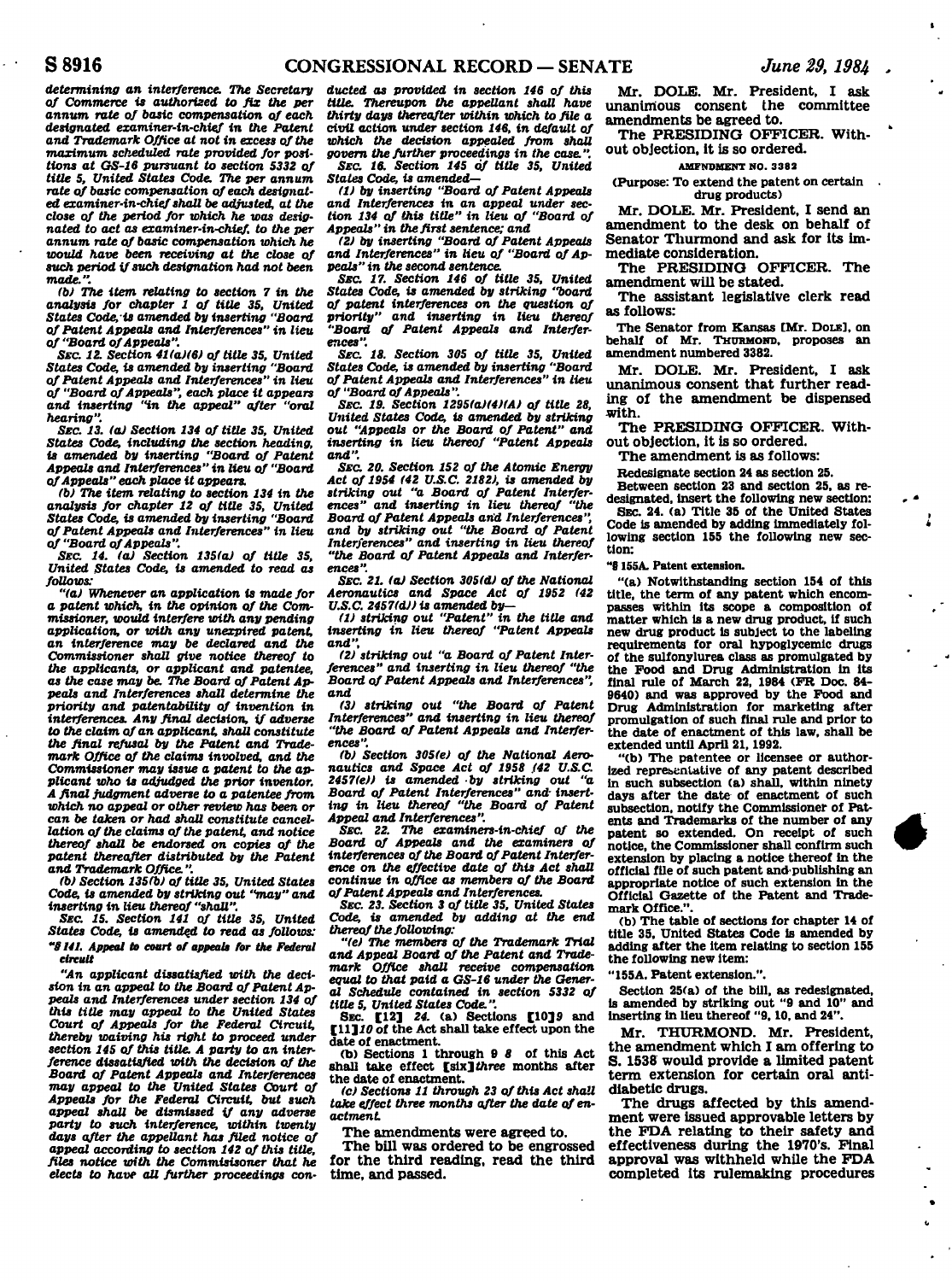**' with respect to class labeling for all oral antidiabetic drugs, which were** 

*.* **begun in 1970. Despite the best efforts of the patent holders to cooperate and expedite these proceedings, they were not completed until earlier this year. One of the affected companies lost 10 years of patent protection because of these prolonged proceedings and, in the absence of a remedy, would only have 2 years of exclusive marketability left.** 

**This amendment would provide partial relief to the companies affected by the lengthy rulemaking delay by extending their patents until April 21, 1992. This would amount to not more than approximately 6 years of additional patent protection. Thus, the patent holders would enjoy an effective patent life equivalent to that enjoyed by the average drug patent holder.** 

**Mr. President, this provision is similar in its goal to those enacted with respect to aspertame and forane. U.S. patent law is designed to reward inventors for their innovation and investment, and to provide future incentives for research into new areas of technology and medicine. Accordingly, this patent term restoration, like the others, will afford affected parties the normal protections conferred by the**  patent laws on the drug industry.

**The PRESIDING OFFICER. Is there further debate on the amendment? If not, the question is on agreeing to the amendment.** 

**The amendment (No. 3382) was agreed to.** 

#### **AMENDMENT NO. 3383**

**(Purpose: To amend the Textile Fiber Products Identification Act and the Wool Products Labeling Act of 1939 to improve the labeling of textile fiber and wool products)** 

**Mr. DOLE. Mr. President, I send an amendment to the desk and ask for its immediate consideration.** 

**The PRESIDING OFFICER. The amendment will be stated.** 

**The assistant legislative clerk read 'as follows:** 

**The Senator from Kansas [Mr. DOLE], for Mr. THURMOND and Mr. HOLLENCS, proposes** 

an amendment numbered 3303.<br>**May DOIE** May Decele **Mr. DOLE. Mr. President, I ask unanimous consent that reading of the amendment be dispensed with.** 

**The PRESIDING OFFICER. Without objection, it is so ordered.** 

**The amendments is as follows:** 

**At the end of the bill insert the following new title:** 

## **TITLE—**

**SEC. . This title may be cited as the "Textile Fiber and Wool Products Identification Improvement Act".** 

**SEC. 2. Subsection (b) of section 4 of the Textile Fiber Products Identification Act (15 U.S.C. 70b(b)) is amended by adding at the end thereof the following new paragraph:** 

**"(5) If it is a textile fiber product processed or manufactured in the United States, it be so identified.".** 

**SEC. 3. Subsection (e) of section 4 of the Textile Fiber Products Identification Act** 

**(15 U.S.C. 70b(e» is amended to read as follows:** 

**"(e) For purposes of this Act, in addition to the textile fiber products contained therein, a package of textile fiber products intended for sale to the ultimate consumer shall be misbranded unless such package has affixed to it a stamp, tag, label, or other means of identification bearing the information required by subsection (b). with respect to such contained textile fiber products, or is transparent to the extent it allows for the clear reading of the stamp, tag, label, or other means of identification on the textile fiber product, or in the case of hoisery items, this section shall not be construed as requiring the affixing to a stamp, tag, label, or other means of identification to each hoisery product contained in a package if (1) such hosiery products are intended for sale to the ultimate consumer in such package, (2) such package has affixed to it a stamp, tag, label, or other means of identification bearing, with respect to the hosiery products contained therein, the information re-**<br>quired by subsection (b), and (3) the inforquired by subsection (b), and (3) the information on the stamp, tag, label, or other means of identification affixed to such package is equally applicable with respect to each textile fiber product contained there-<br>in.".

**SEC. 4. Section 5 of the Textile Fiber Products Identification Act (15 U.S.C. 70b) is amended by adding at the end thereof the following new subsections:** 

**"(i) For the purposes of this Act, a textile fiber product shall be considered to be falsely or deceptively advertised in any mail order catalog or mail order promotional material which is used in the direct sale or direct offering for sale of such textile fiber product, unless such textile fiber product description states in a clear and conspicuous manner that such textile fiber product is processed or manufactured in the United States, or imported, or both.** 

**"(j) For purposes of this Act. a textile fiber product shall be misbranded if a stamp, tag, label, or other identification conforming to the requirements of this section is not on or affixed to the inside center of the neck midway between the 'shoulder seams, or if such product does not contain a neck in the most conspicuous place on the inner side of such product, unless it is on or affixed on the outer side of such product, or in the case of hosiery items on the outer side of such product or package.".** 

**SEC. 5. Paragraph (2) of section 4(a) of the Wool Products Labeling Act of 1939 (15 U.S.C. 68b(a)(2)) is amended by adding at the end thereof the following new subparagraphs:** 

**(D) the name of the country where processed or manufactured.".** 

**SEC. 6. Section 4 of the Wool Products Labeling Act of 1939 (15 U.S.C. 68b) is amended by adding at the end thereof the following new subsections:** 

**"(e) For the purposes of this Act, a wool product shall be considered to be falsely or deceptively advertised in any mail order promotional material which is used in the direct sale or direct offering for sale of such wool product, unless such wool product description states in a clear and conspicuous manner that such wool product is processed or manufactured in the United States, or imported, or both.** 

**"(f) For purposes of this Act. a wool prod-uct shall be misbranded if a stamp, tag, label, or other identification conforming to the requirements of this section is not on or affixed to the inside center of the next midway between the shoulder seams, of if such product does not contain a neck in the most conspicious place on the inner side of such product, unless it is on or affixed on** 

**the outer side of such product or in the case of hosiery items, on the outer side of such product or package.".** 

**SEC. 7. Section 5 of the Wool Products Labeling Act of 1939 (15 U.S.C. 68c) is amende d-**

**(1) by striking out "Any person" in the first paragraph and inserting in lieu thereof "(a) Any person";** 

**(2) by striking out "Any person" in the second paragraph and inserting in lieu thereof "(b) Any person"; and** 

**(3) by inserting after subsection (b) (as designated by this section) the following new subsection:** 

**"(c) For the purposes of subsections (a) and (b) of this section, any package of wool products intended for sale to the ultimate consumer shall also be considered a wool product and shall have affixed to it a stamp, tag, label, or other means of identification bearing the information required by section 4, with respect to the wool products contained therein unless such package of wool products is transparent to the extent that it allows for the clear reading of the stamp, tag, label, or other means of identification affixed to the wool product, or in the case of hosiery items this section shall not be construed as requiring the affixing of a stamp, tag, label, or other means of identification to each hosiery product contained in a package if (1) such hosiery products are intended for sale to the ultimate consumer in such package, (2) such package has affixed to it a stamp, tag, label, or other means of identification bearing, with respect to the hosiery products contained therein, the information required by subsection (4), and (3) the information on the stamp, tag, label, or other means of Identification affixed to such package is eqully applicable with respect to each hosiery product contained therein.".** 

**SEC. 8. The amendments made by this Act shall be effective 90 days after the date of enactment of this Act.** 

**Mr. THURMOND. Mr. President, this amendment pertains to proper labeling of textile/apparel products.** 

**I originally introduced this amendment as S. 1816 in an effort to strengthen domestic law as it relates to country of origin labeling requirements for textile and apparel products. While present law requires country of origin marking on textile products entering the United States, there have been increasing instances where textile and apparel products are entering the United States in violation of domestic labeling laws.** 

**One of the major problems in the effectiveness of existing law is the fact that labels are often placed in inconspicuous places. This bill would designate that the label be attached to the neck of the garment if applicable, or if the garment does not contain a neck, to the most conspicuous place on the inner side of the foreign made textile/ apparel product. This will allow easy identification of the label by consumers and will help with enforcement of present textile agreements.** 

**My bill will also require that textile/ apparel products produced in this country carry origin labels. Since there is no present law which requires American-made textile and apparel products to be labeled as such, foreign textile/apparel products that are mis-**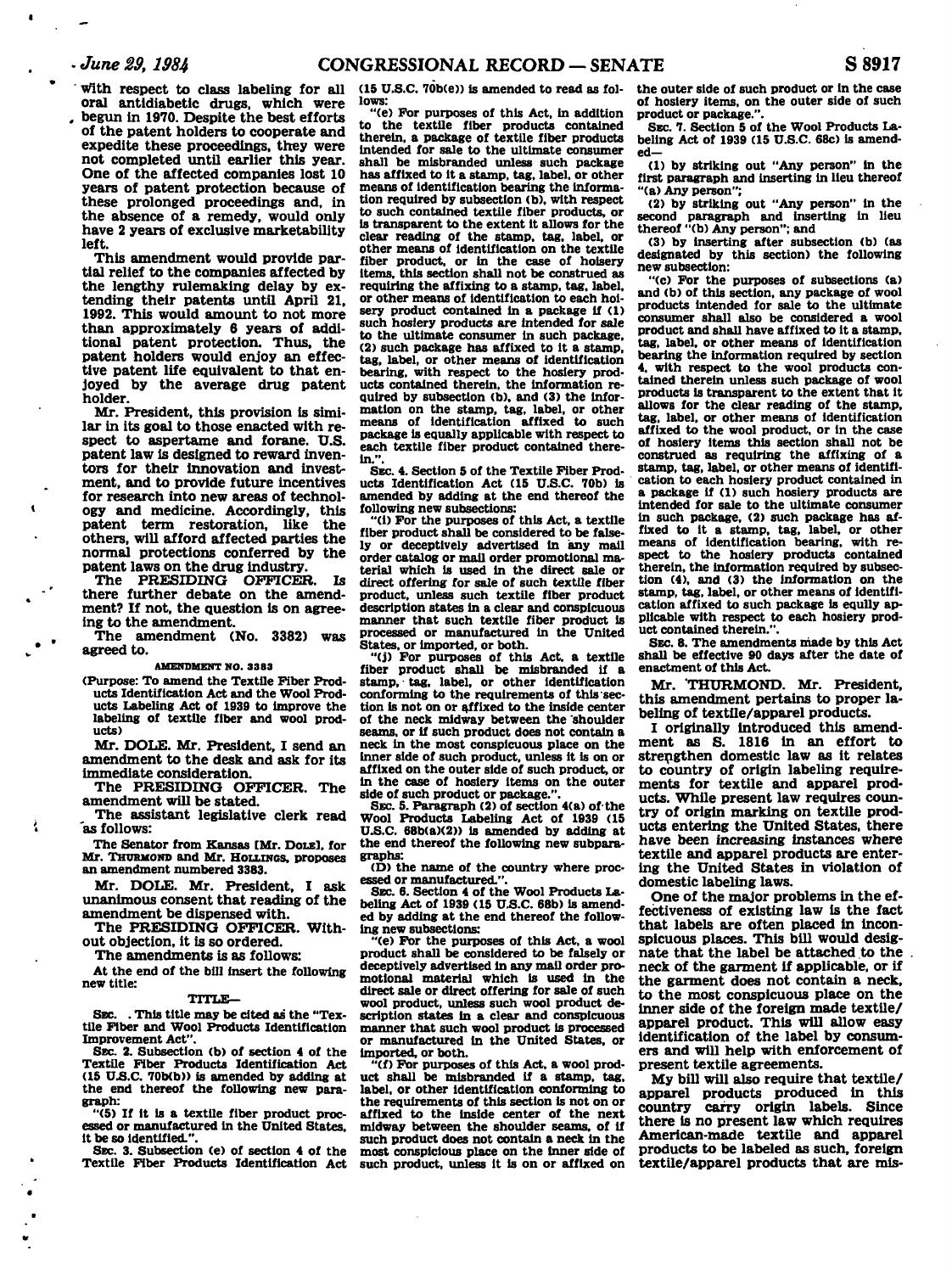**branded are often mistaken for American-made products.** 

**Another provision of the bill will require that, in the case of bulk packaging of textile products, both the package, as well as the garments within be labeled as to country of origin.** 

**The final major feature of this legislation would mandate that mail order catalog sale descriptions contain country of origin information. A large portion of all textile/apparel products sold in this country are purchased through mail order catalog-type systems. Through these mail order transactions, the consumer does not have access to country of origin information for textile/apparel products at the actual point of purchase.** 

**Reports have shown that U.S. consumers prefer to buy American-made textile products. My legislation will simply allow consumers to better identify the products they wish to purchase.** 

**Mr. President, it is most important for this legislation to be approved by the full Senate and signed into law as soon as possible. The domestic textile, fiber and apparel complex employs over 2 million Americans nationwide. This industry provides more jobs than the U.S. auto and steel industries combined. Unfortunately, the U.S. textile/ apparel industry is suffering through its most severe crisis in recent history. Textile/apparel imports from lowwage paying countries, such as the People's Republic of China, Taiwan, and Hong Kong, have flooded our markets and displaced thousands of American workers.** 

**In 1983, imports of textile/apparel products increased 25 percent over 1982. For the first 4 months of 1984, textile/apparel imports were up 49 percent over the same period in 1983. Last year's trade deficit for textiles and apparel was \$10.6 billion—15 percent of the entire U.S. trade deficit, which totaled \$69.3 billion. Finally, over the past 7 years, 413,000 textile and apparel jobs have been lost in this country. While this legislation will not correct all the problems confronting our domestic textile/apparel industry, it is a positive step toward preserving one of America's most vital and strategically important industries.** 

**Mr. President, S.1816 was unanimously approved by the Senate Commerce, Science, and Transportation Committee on June 13, 1984. I ask unanimous consent that a list displaying the numerous textile/apparel related associations that fully support this bill be printed in the RECORD following my remarks.** 

**The PRESIDING OFFICER. Without objection, it is so ordered.** 

**(See Exhibit 1.)** 

**Mr. THURMOND. Before concluding, Mr. President, I should like to thank the 22 Member of this body who chose to cosponsor S.1816. I would also like to especially thank Senators PACKWOOD and KASTEN, and their very capable committee staff** 

**members, for their invaluable assistance on this legislation during its review by the Commerce Committee.** 

**In closing, Mr. President, I strongly believe that this bill, is a positive step toward stabilizing the jobs of the over 2 million Americans employed in the textile, fiber, and apparel complex, and I hope that the Senate will give this legislation the strong vote of approval which it merits.** 

## **EXHIBIT 1**

**Amalgamated Clothing** *&* **Textile Workers Union.** 

**American Apparel Manufacturers Association.** 

**American Textile Manufacturers Institute.** 

**American Yarn Spinners Association.** 

**Clothing Manufacturers Association of America.** 

**International Ladies' Garment Workers Union.** 

**Knitted Textile Association.** 

**Luggage** *&* **Leather Goods Manufacturers of America.** 

**Man-Made Fiber Producers Association, Inc.** 

**National Association of Hosiery Manufacturers.** 

**National Association of Uniform Manufacturers.** 

**National Cotton Council of America.** 

**National Knitwear Manufacturers Association.** 

**National Knitwear & Sportswear Association.** 

**National Wool Growers Association. Neckwear Association of America. Northern Textile Association.** 

**Textile Distributors Association. Inc.** 

**Work Glove Manufacturers Association.** 

**Mr. HOLLINGS. Mr. President, as a cosponsor of the original S. 1816 and this amendment, I hope the Senate will give swift approval to this legislation. Perhaps then President Reagan will begin to understand the depth of concern over what is happening to America's textile apparel industry and its workers. Perhaps then President Reagan will begin to carry out candidate Reagan's 1980 pledge to help our Nation's textile workers. If this legislation, which I was pleased to help expedite through the Commerce Committee, manages to win the attention of the administration, it will be one giant step for our beleaguered textile and apparel workers.** 

**Unfortunately, this amendment does not come close to getting at the nub of the problem. In fact, we already have origin labeling requirements on the books in existing tariff legislation. But our President has chosen to ignore them. When we talk about "buy American and save American jobs," I get a feeling of having been there before, because that is exactly the problem we addressed 25 years ago when Congress passed the Textile Fiber Products Identification Act. The requirements contained in that legislation—while they do not go quite so far in all instances as the provisions of S. 1816 would, if enforced, obviate the need for S. 1816. The point is that the President is refusing to use the weapons Congress has already given him to combat the illegal trade practices of** 

**our foreign competition and to level the field of play. He does so because he is captive to a thoroughly discredited "free trade" policy coming from the State Department and from the huge**  multinational conglomerates **could not. care less about American jobs.** 

**If this administration—or for that matter any recent administration—was serious about saving textile jobs, it could start by enforcing existing laws against mislabeling, against dumping, and against the many other illegal trade practices being used against the United States.** 

**The problem is that we do not have trade policy in this country. There's a trade war going on out there and pur**  Government sits blithely in **bleachers—watching. Instead of competing, we stand by as our industries and jobs get picked off. Other countries are using every weapon at their command—subsidies, licensing requirements, tax rebates, inspection practices, artificial currency .rates, and so on to close their markets to us while we open our markets to them. Is it any wonder we are not doing better? And the President has recently had his trade people up here talking to Senators and Congressmen in an attempt to broaden the President's tariff-cutting authority so we can export more jobs. It is just unbelievable.** 

**In 1980, candidate Ronald Reagan made a commitment to relate the growth of textile imports to the growth of the domestic market. The figures show he has reneged on that promise. Our textile apparel trade deficit has more than doubled in the 3 years of this administration, soaring from \$4 billion in 1980 to \$10.6 billion in 1983. And the situation is rapidly getting worse. So far this year, textileapparel imports are running more than 45 percent ahead of last year. Just this spring, three more mills were shut down in South Carolina alone.** 

**There is no secret to how we should control the textile import tide. A President who understood trade and the threat to American jobs could stem the flow in short order. First, he would suggest global quotas, setting a limit on what we allow into our market. Second, he would enforce the laws already on the books to safeguard against dumping and all those other illegal trade practices.** 

Á

 $\bullet$ 

**The amendment before us today does not take that approach. Frankly, I am concerned that when this measure passes, it will serve no greater purpose than to give politicians cause to thump our chests and carry on about how we've done something great for the textile industry. But let us not kid ourselves. Even if we are fortunate enough to get it passed, signed, and on the books, it will not markedly slow the rising tide of textile and apparel imports. Because chances are the President will simply ignore this label-**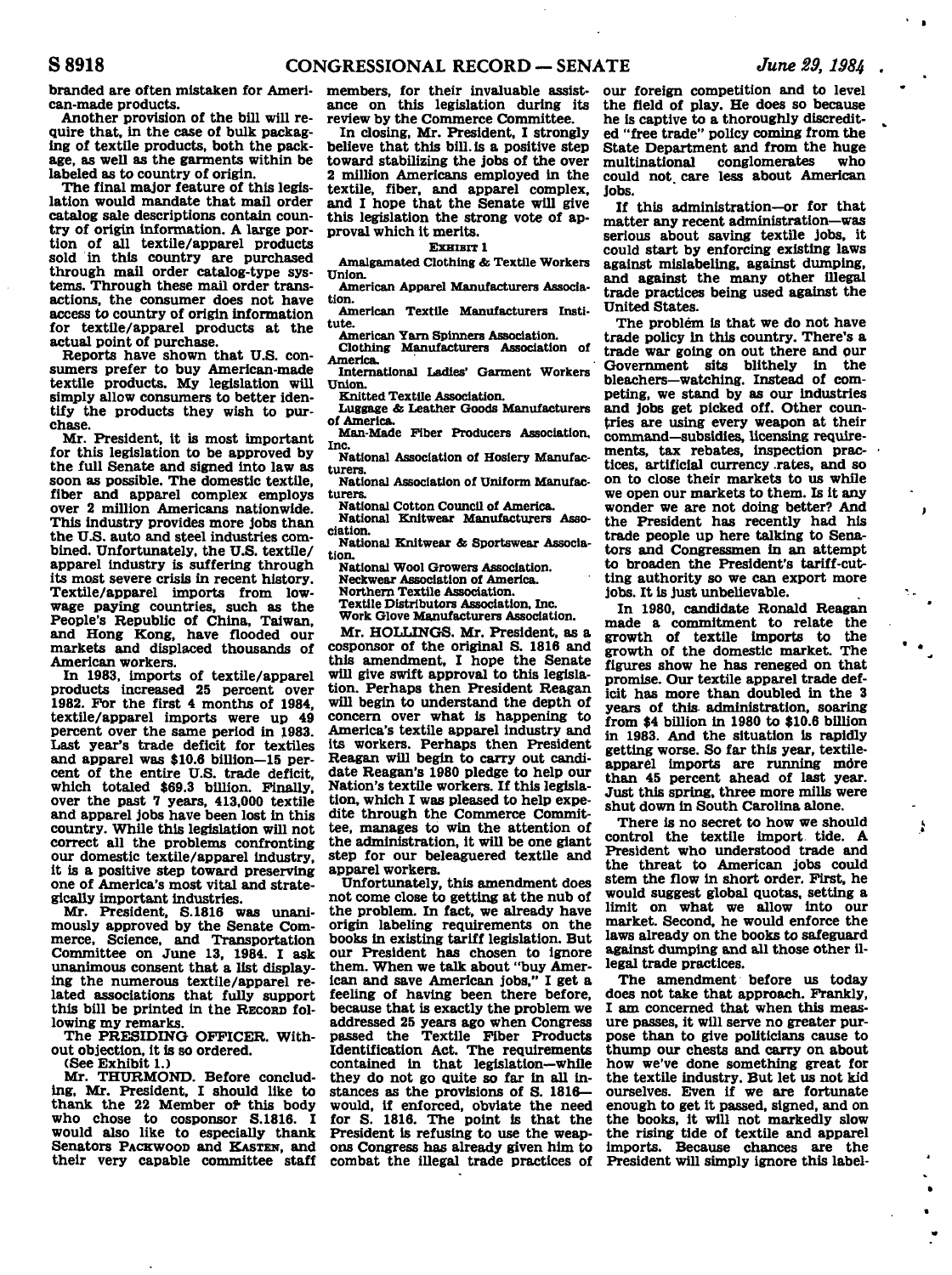- **' ing law just as he has ignored the other labeling laws already passed.**
- **, Mr. President, the American textile worker is the most productive in the world. American mills are the most modern. We can compete not only in the home market, but overseas—if the field of trade is level and fair. But our Government refuses to lend a hand. That is why textile jobs are needlessly disappearing—not because of mislabling, but because of misgovernment.**

**The PRESIDING OFFICER. The question is on agreeing to the amendment.** 

**The amendment (No. 3383) was agreed to.** 

## **AMENDMENT NO. 3384**

**(Purpose: To make technical amendments)** 

**Mr. DOLE. Mr. President, I send a technical amendment to the desk, on behalf of Mr. MATHIAS.** 

**The PRESIDING OFFICER. The amendment will be stated.** 

**The assistant legislative clerk read as follows:** 

**The Senator from Kansas (Mr. DOLE), for Mr. MATHIAS, proposes an amendment numbered 3384.** 

**Mr. DOLE. Mr. President, I ask unanimous consent that reading of the amendment be dispensed with.** 

**The PRESIDING OFFICER. (Mr. RUDMAN). Without objection, it is so ordered.** 

**The amendment is as follows:** 

Ą

**Section 156(a) of such title 35, United States Code, as added by section 2(a) of the bill is amended in the first sentence by striking out "registration" after "statutory invention" and inserting in lieu thereof "recording".** 

**Section 156(c) of such title 35, as added by section 2(a) is amended by striking out the final quotation marks and final period.** 

**Section 156 of such title 35 is further amended by adding at the end thereof the following new subsection:** 

**"(d) The secretary of Commerce shall convene an interagency committee to coordinate policy on the use of the statutory invention recording prpcedure by agencies of the United States. Such policy shall ordinarly require use of the statutroy invention recording procedure for inventions as to which the United States may have the right of ownership that do not have commercial potential. The interagency committee shall also, after obtaining views from the public, establish standards for evaluating the commercial potential of inventions to which the government may have the right of ownership. The head of each agency which has a significant research program (as determined by the Secretary of Commerce) shall designate either the senior technology transfer official or the senior research policy official to participate as a member of the inter-agency committee. The Secretary of Commerce shall report to the Congress annually on the use of statutory invention record-ings. Such report shall include an assessment of the degree to which agencies of the Federal Government are making use of the statutory invention recording system, the degree to which it aids the management of federally developed techonlogy. and an assessement of the cost savings to the Federal Government of the use of such proce**dures."

**Strike out section 2 (c) of the bill.** 

**Section 21 (a) of the bill is amended by striking out paragraph (1) and redesignating** 

**paragraphs (2) and (3) as paragraphs (1) and (2), respectively.** 

**The PRESIDING OFFICER. The question is on agreeing to the amendment.** 

**The amendment (No. 3384) was agreed to.** 

**The PRESIDING OFFICER. The bill is open to further amendment. If there be no further amendment to be proposed, the question is on the engrossment and third reading of the bill.** 

**The bill was ordered to be engrossed for a third reading, was read the third time, and passed, as follows:** 

### **S. 1538**

*Be it enacted by the Senate and House of Representative of the United States of America in Congress assembled,* 

## **TITLE I—PATENT LAW**

**SEC. 101. This title may be cited as the "Patent Law Amendments of 1984".** 

**SEC. 102. (a) Chapter 14 of title 35. United States Code, is amended by adding at the end thereof the following new section:** 

**"0156. Statutory invention recording** 

**"(a) Notwithstanding any other provisions of this title, the Commissioner is authorized to publish a statutory invention recording containing the specification and drawings of a regularly filed application for a patent without examination, except as may be re-quired to conduct an interference proceeding, to determine compliance with section 112 of this title, or to review for formalities**  required for printing, if the applicant

**"(1) waives the right to receive a patent on the invention within such period as may be prescribed by the Commissioner, and** 

**"(2) pays application, publication and-**

**other processing fees Commissioner. "(b) The waiver under this section shall take effect upon publication of the statutory invention recording.** 

**"(c) A statutory invention recording published pursuant to this section shall have all of the attributes specified for patents in this title except those specified in section 183, and sections 271 through 289 of this title. A statutory invention recording shall not have any of the attributes specified for patents in** 

**any other title of this Code. "(d) The Secretary of Commerce shall convene an interagency committee to coordinate policy on the use of the statutory invention recording procedure by agencies of the United States. Such policy shall ordinarily require use of the statutory invention recording procedure for inventions as to which the United States may have the right of ownership that do not have commercial potential. The Interagency committee shall also, after obtaining views from the public, establish standards for evaluating the commercial potential of inventions to which the government may have the right of ownership. The head of each agency which has a significant research program (as determined by the Secretary of Commerce) shall designate either the senior technology transfer official or the senior research policy official to participate as a member of the interagency committee. The Secretary of Commerce shall report to the Congress annually on the use of statutory invention recordings. Such report shall include an assessment of the degree to which agencies of the Federal Government are making use of the statutory invention recording system, the degree to which it aids the management of federally developed technology, and an assessment of the cost savings to the Federal Government of the use of such procedures".** 

**SEC. 103. Section 134 of title 35. United States Code, is amended by striking out "primary".** 

**SEC. 104. Section 361(d) of title 35, United States Code, is amended by inserting "or within one month after such date" after "application" in the first sentence.** 

**(b) The analysis for chapter 14 of title 35, United States Code, is amended by adding at the end the following:** 

**SEC. 105. Section 366 of title 35. United States Code, is amended—** 

**(1) by inserting "after the date of with-drawal." after "effect":** 

**(2) by inserting ", unless a claim for the benefit of a prior filing date under section 365(c) of this part was made in a national application, or an international application**  designating the United States, filed before the date of such withdrawal" before the **period at the end of the first sentence; and (3) by inserting "withdrawn" after "such"** 

**in the second sentence. SEC. 106. (a) Section 371(a) of title 35,** 

**United States Code, is amended by— (1) striking out "Is" and inserting in lieu** 

**thereof "may be"; and (2) striking out ", except those filed in the** 

**Patent Office".** 

**(b) Section 371(b) of title 35, United States Code, is amended to read as follows: "(b) Subject to subsection (f) of this sec-**

**tion, the national stage shall commence with the expiration of the applicable time limit under article 22 (1) or (2) of the** 

**(c) Section 371(cX2) of title 35, United States Code, is amended by-**

**(1) striking out "received from" and inserting in lieu thereof "communicated by"; and** 

**(2) striking out "verified" before "translation".** 

**(d) Section 371(d) of title 35, United States Code, is amended to read as follows:** 

**"(d) The requirements with respect to the national fee referred to in subsection (c)(1), the translation referred to in subsection (c)(2), and the oath or declaration referred to in subsection (c)(4) of this section shall be compiled with by the date of the commencement of the national stage or by such later time as may be fixed by the Commissioner. The copy of the international application referred to in subsection (c)(2) shall be submitted by the date of the commencement of the national stage. Failure to comply with these requirements shall be regarded as abandonment of the application by the parties thereof, unless it be shown to the satisfaction of the Commissioner that such failure to comply was unavoidable. The payment of a surcharge may be required as a condition of accepting the national fee referred to in subsection (cKl) or the oath or declaration referred to In subsection (c)(4) of this section if these requirements are not met by the date of the commencement of the national stage. The requirements of subsection (c)(3) of this section shall be complied with by the date of the commencement of the national stage, and failure to do so shall be regarded as a cancellation of the amendments to the claims in the international application made under article 19 of the treaty.".** 

**SEC. 107. (a) Secion 372(b) of title 35.**  United States Code, is amended by-

**(1) striking out the period at the end of paragraph (2) and inserting in lieu thereof a semicolon; and** 

**(2) inserting at the end thereof the following:** 

**"(3) the Commissioner may require a verification of the translation of the international application or any other document pertaining thereto if the application or**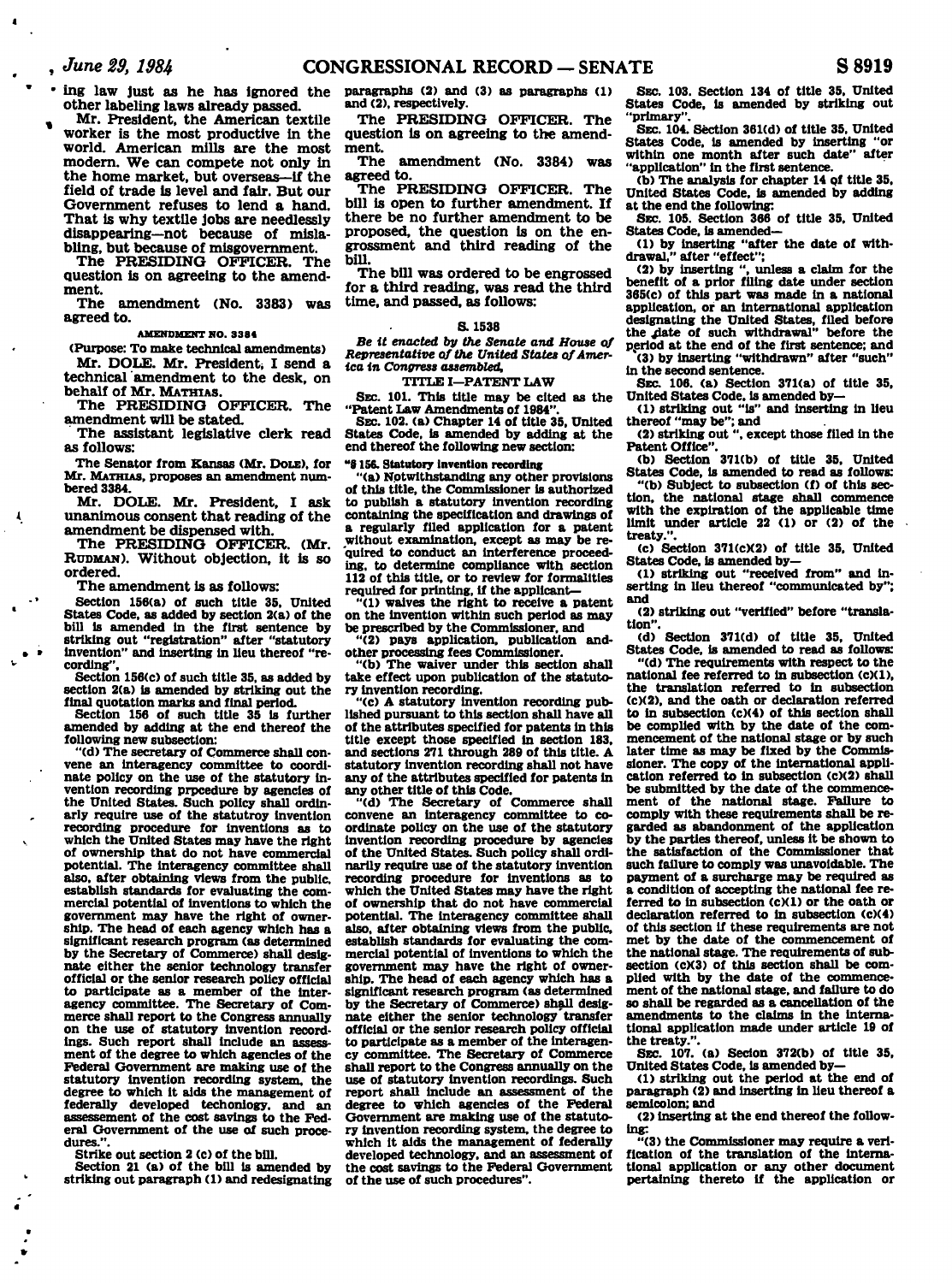**other document was filed in a language other than English.".** 

**(b) Section 372 of title 35, United States Code, is amended by deleting subsection (c). SEC. 108. Section 376(a) of title 35. United** 

**States Code, is amended by striking out paragraph (5) and redesignating paragraph (6) as paragraph (5).** 

**SEC. 109. Title 35, United States Code, is amended by striking out "Patent Office" each place it appears and inserting in lieu thereof "Patent and Trademark Office".** 

**SEC 110. Notwithstanding section 2 of Public Law 96-517, no fee shall be collected for maintaining a plant patent in force.** 

**SEC. 111. (a) Section 7 of title 35, United States Code, is amended to read as follows: "8 7. Board of Patent Appeals and Interferences** 

**"The examiners-ln-chief shall be persons of competent legal knowledge and scientific ability, who shall be appointed under the classified civil service. The Commissioner, the deputy commissioner, the assistant commissioners, and the examiners-in-chief shall constitute a Board of Patent Appeals and Interferences.** 

**"The Board of Patent Appeals and Interferences shall, on written appeal of an applicant, review adverse decisions of examiners upon applications for patents and shall determine priority and patentability of invention in interferences declared pursuant to section 135(a) of this title. Each appeal and Interference shall be heard by at least three members of the Board of Patent Appeals and Interferences, the members to be designated by the Commissioner. The Board of Patent Appeals and Interferences has sole power to grant rehearings.** 

**"Whenever the Commissioner considers It necessary to maintain the work of the Board of Patent Appeals and Interferences current, he may designate any patent examiner of the primary examiner grade or higher, having the requisite ability, to serve as examiner-in-chief for periods not exceeding six months each. An examiner so designated shall be qualified to act as a member of the Board of Patent Appeals and Interferences. Not more than one such primary examiner shall be a member of the Board of Patent Appeals and Interferences hearing an appeal or determining an interference. The Secretary of Commerce is authorized to fix the per annum rate of basic compensation of each designated examiner-in-chief in the Patent and Trademark Office at not in excess of the maximum schedule rate provided for positions at GS-16 pursuant to section 5332 of title 5, United States Code. The per annum rate of basic compensation of each designated examiner-in-chief shall be adjusted, at the close of the period for which he was designated to act as examinerin-chief, to the per annum rate of basic compensation which he would have been receiving at the close of such period if such designation had not been made.".** 

**(b) The item relating to section 7 in the analysis for chapter 1 of title 35, United States Code, Is amended by inserting "Board of Patent Appeals and Interferences" In lieu of "Board of Appeals". SEC 112. Section 41(a)(6) of title 35,** 

**United States Code, is amended by inserting "Board of Patent Appeals and Interferences" in lieu of "Board of Appeals", each place it appears and inserting "in the appeal" after "oral hearing".** 

**SEC. 113. (a) Section 134 of title 35, United States Code, including the section heading, is amended by Inserting "Board of Patent Appeals and Interferences" in lieu of "Board of Appeals" each place it appears. (b) The item relating to section 134 in the** 

**analysis for chapter 12 of title 35, United States Code, is amended by inserting "Board** 

**of Patent Appeals and Interferences" In lieu**  of "Board of Appeals".

**SEC. 114. (a) Section 135(a) of title 35, United States Code, is amended to read as follows:** 

**"(a) Whenever an application is made for a patent which. In the opinion of the Commissioner, would interfere with any pending application, or with any unexpired patent, an Interference may be declared and the Commissioner shall give notice thereof to the applicants, or applicant and patentee, as the case may be. The Board of Patent Appeals and Interferences shall determine the priority and patentability of invention in interferences. Any final decision, if adverse to the claim of an applicant, shall constitute the final refusal by the Patent and Trademark Office of the claims involved, and the Commissioner may issue a patent to the applicant who Is adjudged the prior Inventor. A final Judgment adverse to a patentee from which no appeal or other review has been or can be taken or had shall constitute cancel-lation of the claims of the patent, and notice thereof shall be endorsed on copies of the patent thereafter distributed by the Patent and Trademark Office.".** 

**.(b) Section 135(b) of title 35, United States Code, is amended by striking out "may" and Inserting in lieu thereof "shall".** 

**SEC. 115. Section 141 of title 35. United States Code, Is amended to read as follows: "8141. Appeal to court of appeals for the Federal circuit** 

**"An applicant dissatisfied with the decision in an appeal to the Board of Patent Appeals and Interferences under section 134 of this title may appeal to the United States Court of Appeals for the Federal Circuit, thereby waiving his right to proceed under section 145 of this title. A party to an inter-ference dissatisfied with the decision of the Board of Patent Appeals and Interferences may appeal to the United States Court of Appeals for the Federal Circuit, but such appeal shall be dismissed if any adverse party to such Interference, within twenty days after the appellant has filed notice of appeal according to section 142 of this title, files notice with the Commissioner that he elects to have all further proceedings conducted as provided in section 146 of this title. Thereupon the appellant shall have thirty days thereafter within which to file a civil action under section 146, in default of which the decision appealed from shall govern the further; proceedings in the case.".** 

**SEC. 116. Section 145 of title 35, United States Code, is amended—** 

**(1) by inserting "Board of Patent Appeals and Interferences in an appeal under sec-tion 134 of this title" in Ueu of "Board of Appeals" in the first sentence; and** 

**. (2) by inserting "Board of Patent Appeals and Interferences" In lieu of "Board of Appeals" In the second sentence.** 

**SEC. 117. Section 146 of title 35, United States Code, is amended by striking "board of patent interferences on.the question of**  and inserting in lieu thereof **"Board of Patent Appeals and Interferences".** 

**SEC. 118. Section 305 of title 35, United States Code, is amended by inserting "Board of Patent Appeals and Interferences" In lieu of "Board of Appeals".** 

**SEC. 119. Section 1295(a)(4)(A) of title 28, United States Code, Is amended by striking out "Appeals or the Board of Patent" and Inserting in lieu thereof "Patent Appeals and".** 

**SEC. 120. Section 152 of the Atomic Energy Act of 1954 (42 U.S.C. 2182), is amended by striking out "a Board of Patent Interferences" and inserting in lieu thereof** 

**"the Board of Patent Appeals and Interferences", and by striking out "the Board of**  Patent Interferences" and inserting in lieu **thereof "the Board of Patent Appeals and Interferences".** 

**SEC. 121. (a) Section 305(d) of the National Aeronautics and Space' Act of 1952 (42 UJS.C. 2457(d)) is amended by—** 

**(1) striking out "a Board of Patent Interferences" and inserting in Ueu thereof " the Board of Patent Appeals and Interferences", and** 

**(2) striking out "the Board of Patent Interferences" and inserting in Ueu thereof "the Board of Patent Appeals and Interfer-**

**(b) Section 305(e) of the National Aeronautics and Space Act of 1958 (42 U.S.C. 2457(e)) is amended by striking out "a Board of Patent Interferences" and inserting in Ueu thereof "the Board of Patent Appeals and Interferences".** 

**SEC. 122. The examiners-in-chief of the Board of Appeals and the examiners of interferences of the Board of Patent Interferences on the effective date of this Act shall continue in office as members of the Board of Patent Appeals and Interferences.** 

**SEC. 123. Section 3 of title 35, United States Code, is amended by adding at the end thereof the following:** 

 $\mathbf{I}$ 

**"(e) The members of the Trademark Trial and Appeal Board of the Patent and Tradmark Office shall receive compensation equal to that paid at GS-16 under the General Schedule contained in section 5332 of title 5, United States Code.".** 

**SEC. 124. (a) Title 35 of the United States Code Is amended by adding immediately following section 155 the following new section:** 

### **"8 1S5A. Patent extension.**

**"(a) Notwithstanding section 154 of this title, the term of any patent which encompasses within its scope a composition of matter which is a new drug product, if such new drug product is subject to the labeling requirements for oral hypoglycemic drugs of the sulfonylurea class as promulgated by the Food and Drug Administration in its final rule of March 22, 1984 (PR Doc. 84- 9640) and was approved by the Food and Drug Administration for marketing after promulgation of such final rule and prior to the date of enactment of this law, shall be extended'until April 21,1992.** 

**"(b) The patentee or licensee or authorized representative of any patent described in such subsection (a) shall, within ninety days after the date of enactment of such subsection, notify the Commissioner of Patents and Trademarks of the number of any patent so extended. On receipt of such notice, the Commissioner shall confirm such extension by placing a notice thereof, in the official fUe of such patent and publishing an appropriate notice of such extension in the official Gazette of the Patent and Trademark office.".** 

**(b) The table of sections for chapter 14 of title 35, United States Code Is amended by adding after the item relating to section 155 the following new item:** 

**"155A. Patent extension.".** 

**SEC. 125. (a) Sections 109, 110, and 124 of this Act shall take effect upon the date of enactment**